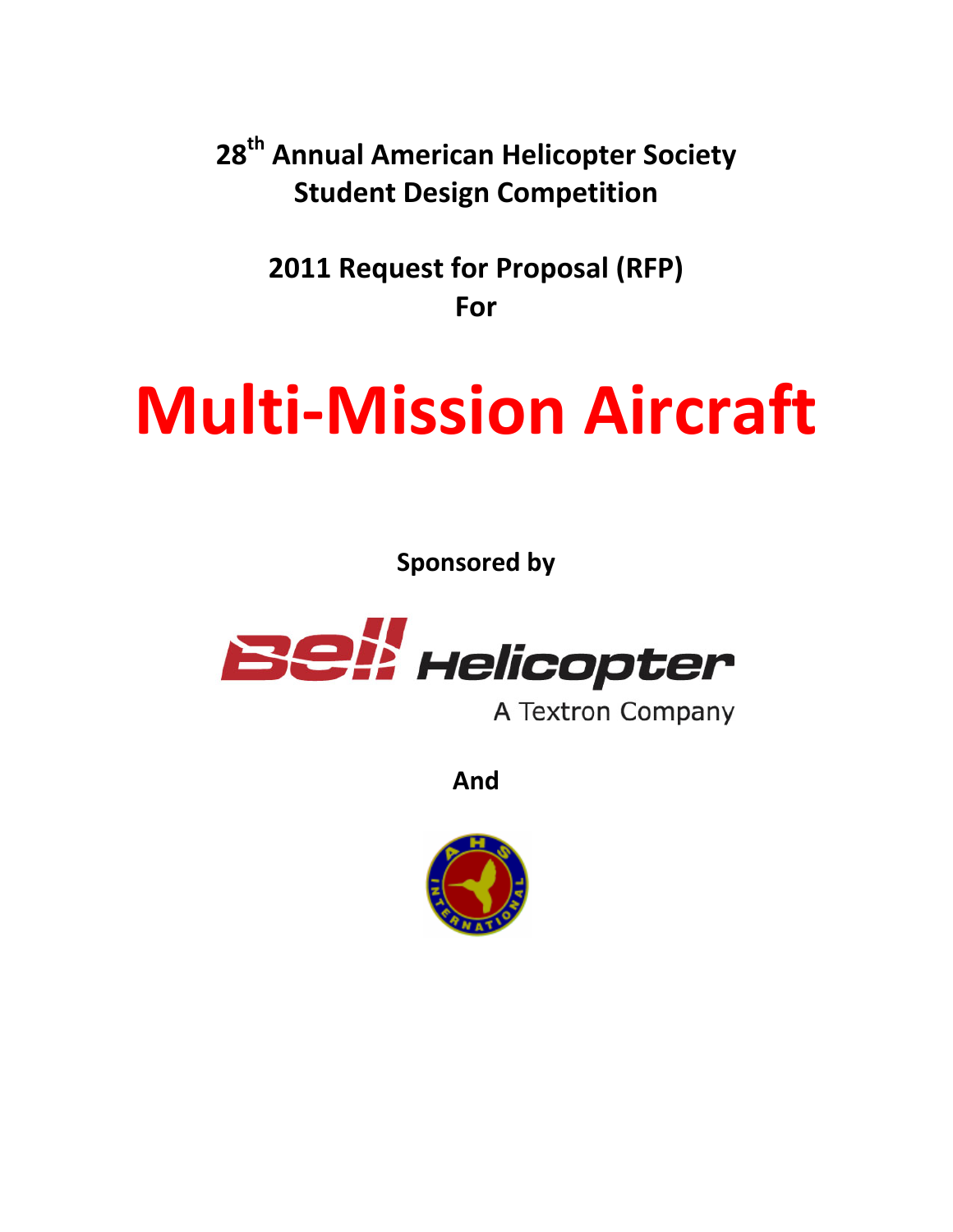# **Table of Contents**

|    | 1. Basic Proposal Information             | $\overline{2}$                            |                |  |
|----|-------------------------------------------|-------------------------------------------|----------------|--|
|    | 1.1. Rules                                |                                           |                |  |
|    |                                           | 1.1.1. Who May Participate                | $\overline{2}$ |  |
|    |                                           | 1.1.2. Team Size and Number of Teams      | 2              |  |
|    |                                           | 1.1.3. Categories and Classifications     | $\overline{2}$ |  |
|    |                                           | 1.1.4. Language of Proposal               | 3              |  |
|    |                                           | 1.1.5. Proposal Format, Length and Medium | 3              |  |
|    |                                           | 1.1.6. Signature Page                     | 4              |  |
|    |                                           | 1.1.7. Withdrawal                         | 4              |  |
|    |                                           | 1.1.8. Special Sponsor Rules              | 4              |  |
|    |                                           | 1.1.9. Proposal Posting                   | 4              |  |
|    | 1.2. Awards                               |                                           | 5              |  |
|    | 1.3. Schedule                             |                                           | 6              |  |
|    | 1.4. Contacts<br>1.5. Evaluation Criteria |                                           | 7              |  |
|    |                                           |                                           | 8              |  |
|    |                                           | 1.6. Proposal Requirements                | 10             |  |
| 2. | <b>System Objectives</b>                  |                                           | 11             |  |
|    |                                           | 2.1. Operating Concept                    | 11             |  |
|    | 2.2. Specific Objectives                  | 11                                        |                |  |
|    |                                           | 2.2.1. Mission 1                          | 11             |  |
|    |                                           | 2.2.2. Mission 2                          | 11             |  |
|    |                                           | 2.2.3. Mission 3                          | 11             |  |
|    |                                           | 2.2.4. Additional Requirements            | 13             |  |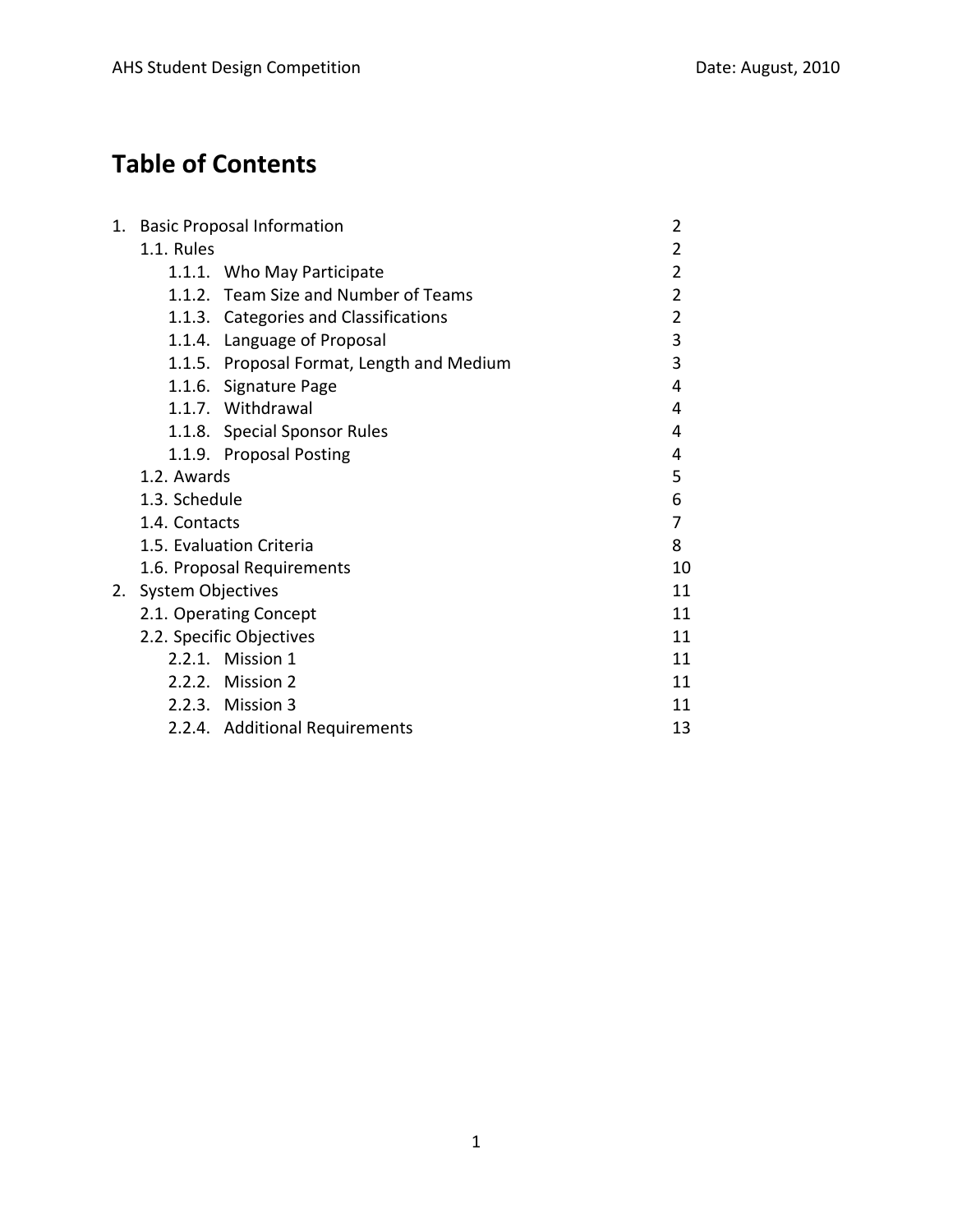# **1.0 Basic Proposal Information**

Bell Helicopter Textron Incorporated extends greetings and invites you to participate in the 28<sup>th</sup> Student Design Competition (SDC) of the American Helicopter Society, International (AHS). This Request For Proposal (RFP) is divided into two sections. Section 1 (this section) provides a general description of the competition and the process for entering. This section covers the rules (both general and proposal specific) and schedules that the sponsor requires of the participants. It also describes the awards and provides contact information. Section 2 describes the specific challenge by Bell Helicopter Textron Inc.

## **1.1 Rules**

#### **1.1.1 Who May Participate**

All undergraduate and graduate students from any school (university or college) may participate in this competition, regardless of nationality. A student may be full‐time or part‐ time; their education level will be considered in the classification of their team (see 1.1.3).

#### **1.1.2 Team Size and Number of Teams**

We encourage the formation of project teams. The maximum number of students on a team is ten (10). Schools may form more than one team, and each team may submit a proposal, but each team is limited to a maximum of ten students. A student may be a member of one team only.

We look favorably upon the development of multi-university teams for the added experience gained in education and project management. The maximum number of students for a multi‐ university team is twelve (12), distributed in any manner over the multi-university team.

#### **1.1.3 Categories and Classifications**

The competition has three categories. They are:

- Undergraduate Student Category
- Graduate Student Category
- New Entrant Category

The classification of a team is determined by the highest education level currently pursued by any member of the team.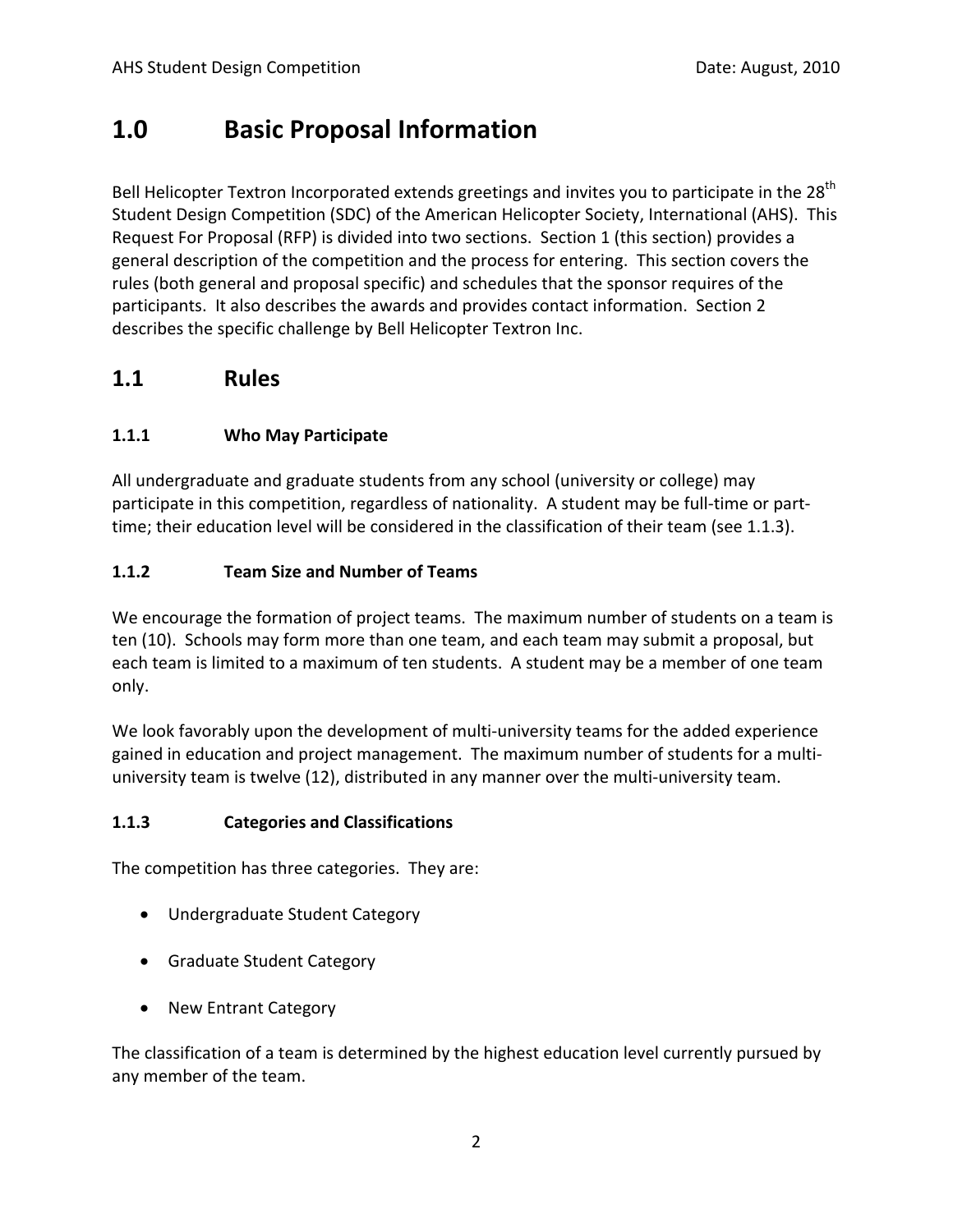A "new entrant" is defined as any school (undergraduate or graduate) that has not participated in at least two of the prior three competitions.

#### **1.1.4 Language of Proposal**

Regardless of the nationality of the teams, all submittals and communications to and from the American Helicopter Society will be in English.

#### **1.1.5 Proposal Format, Length and Medium**

Two separate files comprise the Final Submittal and both must be present for a submission to be considered complete. The judges shall apply a significant penalty if either file is missing. The two files are the Executive Briefing and the Final Proposal. Each are described herein.

**The first file is called the Final Proposal.** It is the complete, self‐contained proposal of the team. It shall be submitted in PDF form readable with Adobe Acrobat. Exceptions will be considered with advance request.

A Proposal Summary and Substantiation documentation comprise the Final Proposal. The Proposal Summary describes the vehicle that you designed in response to the RFP. The description includes a dimensioned 3‐view drawing, a basic description of the mass properties, the estimated performance of the vehicle and any special details that show how your proposal meets the requirements of the RFP. Following the Proposal Summary, the reader should find the Substantiation documentation, which is a series of appendices that detail the models and trade studies you used to justify your design.

The Undergraduate category Final Proposals shall be no more than 50 pages and graduate category Final Proposals shall be no more than 100 pages. This page count includes all figures, diagrams, drawings, photographs and appendices. In short, anything that can be read or viewed is considered a page and subject to the page count, with the following exceptions. The cover page, acknowledgement page, signature page, posting permission page (see section 1.1.9), table of contents, list of figures, list of tables, nomenclature, reference pages and the Executive Briefing are excluded from the page count for the Final Proposal. See sections 1.1.6 for specific information about the signature page.

Pages measure 8 ½ x 11 inches. Undergraduate submissions may have four (4) larger fold-out pages with a maximum size of 11 x 17 inches, and graduate submissions may have eight (8) larger fold-out pages with a maximum size of 11 x 17 inches. If a submission exceeds the page limit for its category, the judges will apply a penalty equal to % point per page over the limit.

All proposals and summaries shall use a font size of at least 10 point and spacing that is legible and enhances document presentation.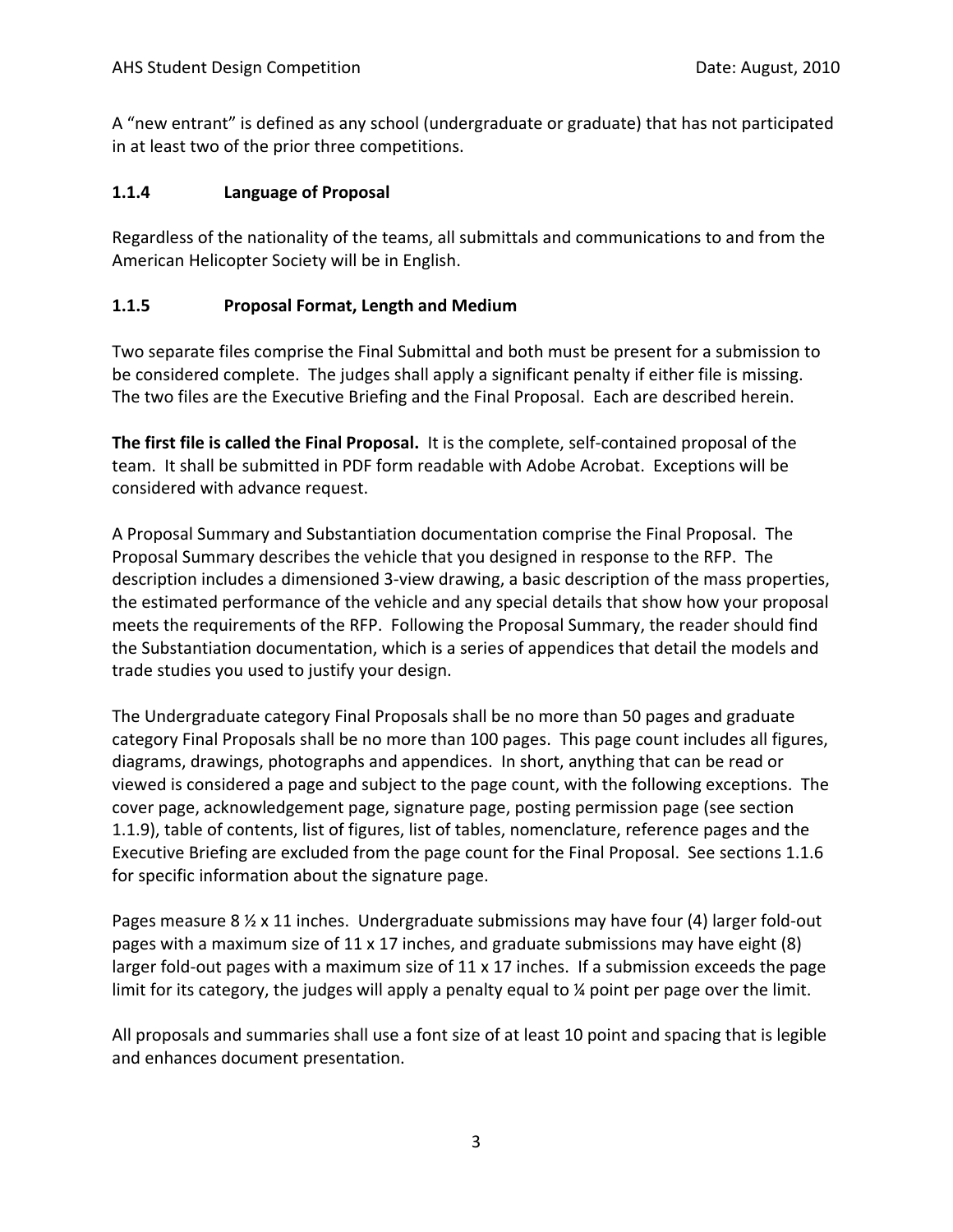**The second file is a PDF file called the Executive Briefing.** This is a self‐contained "executive" briefing of the proposal. Both undergraduate and graduate category Executive Briefings are limited to twenty (20) pages measuring 8  $\frac{1}{2}$  x 11 inches, with no more than four (4) larger foldout pages of a maximum size of 11 x 17 inches. The Executive Briefing should take the form of a viewgraph‐style presentation, but it must be a PDF file readable with Adobe Acrobat. No additional technical content may be introduced in the Executive Briefing. The judges shall apply the same page count penalty to the Executive Briefing score as with the Final Proposal. The Executive Briefing shall account for no more than 10% of the total score of the complete submission.

All submissions shall be made on a compact disc (CD). A back‐up submission via e‐mail to the AHS may also be provided by a team, but the submission will not be considered executed without receipt of a compact disc by the submittal deadline.

#### **1.1.6 Signature Page**

All submittals must include a signature page as the second page, following immediately after the cover page. The signature page must include the printed name, e‐mail addresses, education level, (undergraduate or graduate), and signature of each student that participated. In the case of a multi-university team, the page must also indicate the affiliation of each student.

The submittals must be wholly the effort of the students, but Faculty advisors may provide guidance. The signature page must also include the printed names, e‐mail addresses and signatures of the Faculty Advisors.

Design projects for which a student receives academic credit must be identified by course name(s) and number(s) on the signature page.

#### **1.1.7 Withdrawal**

If a student withdraws from a team, or if a team withdraws their project from the competition, that team must notify the AHS National Headquarters Office in writing immediately.

#### **1.1.8 Special Sponsor Rules**

No special sponsor rules are applied in this RFP.

#### **1.1.9 Proposal Posting**

The AHS will post the winning entries in the undergraduate and graduate categories on their web site. Other entries will be posted if the teams provide written permission by their team captain or designated point of contact and a faculty advisor at the time of submission. The written permission shall appear on a separate page immediately following the signature page.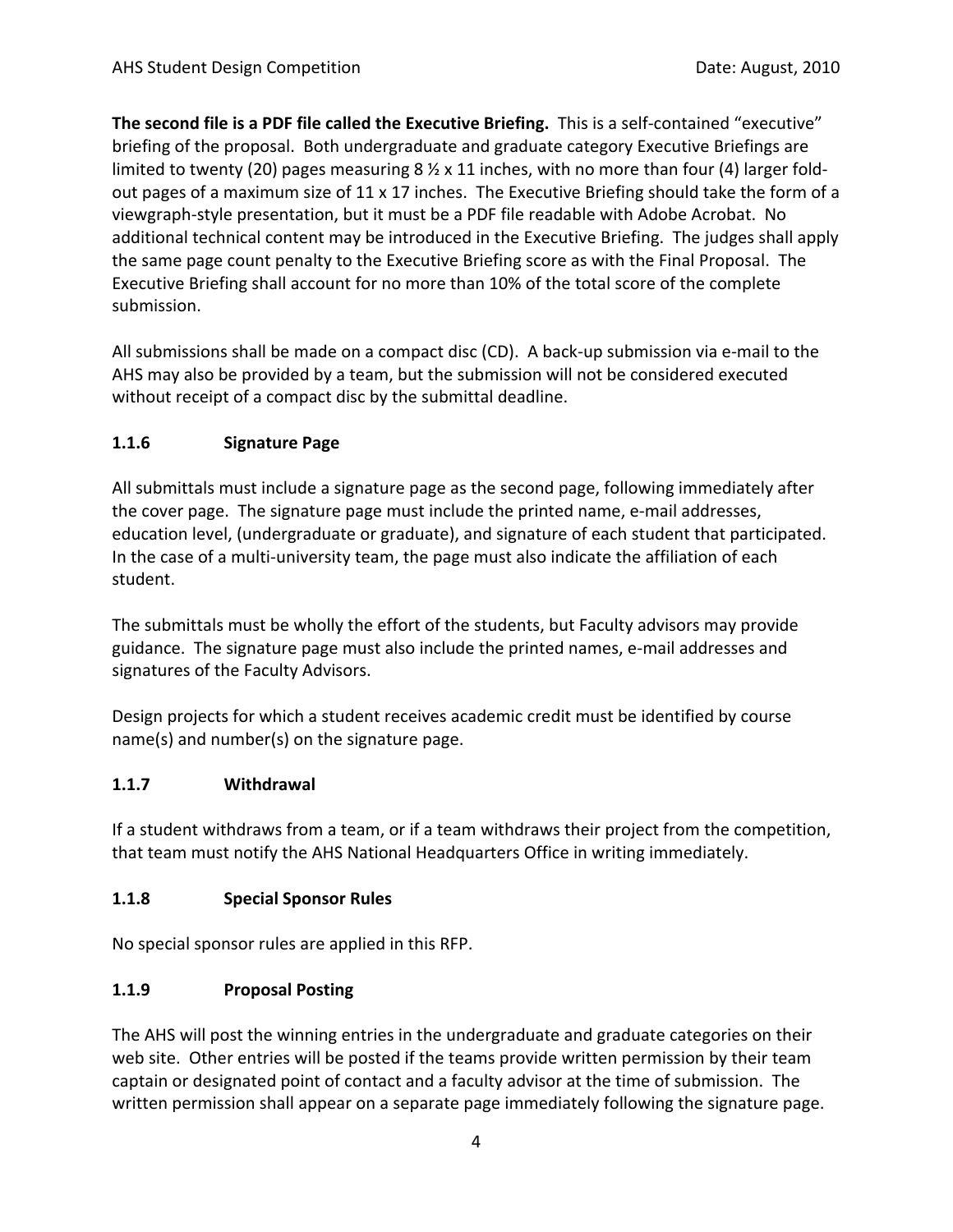### **1.2 Awards**

Bell Helicopter Textron Inc. is very pleased to sponsor the AHS Student Design Competition this year. Bell Helicopter Textron Inc. will provide the funds for the awards and travel stipends.

Submittals are judged in two (2) categories.

Undergraduate category:

- $1^{\text{st}}$  place \$800
- $2<sup>nd</sup>$  place \$400

Graduate category:

- $1^{\text{st}}$  place \$1300
- $2<sup>nd</sup>$  place \$700

In addition, the best "New Entrant" (defined in section 1.1.3) will be awarded \$300.

Certificates of achievement will be presented to each member of the winning team and to their faculty advisors for display at their school. The first place winner or team representative for the graduate and undergraduate categories will be expected to present a technical summary of their design at the 2012 AHS International Annual Forum. Presenters receive complimentary registration and will be provided up to \$1000 in expenses to help defray the cost of attendance.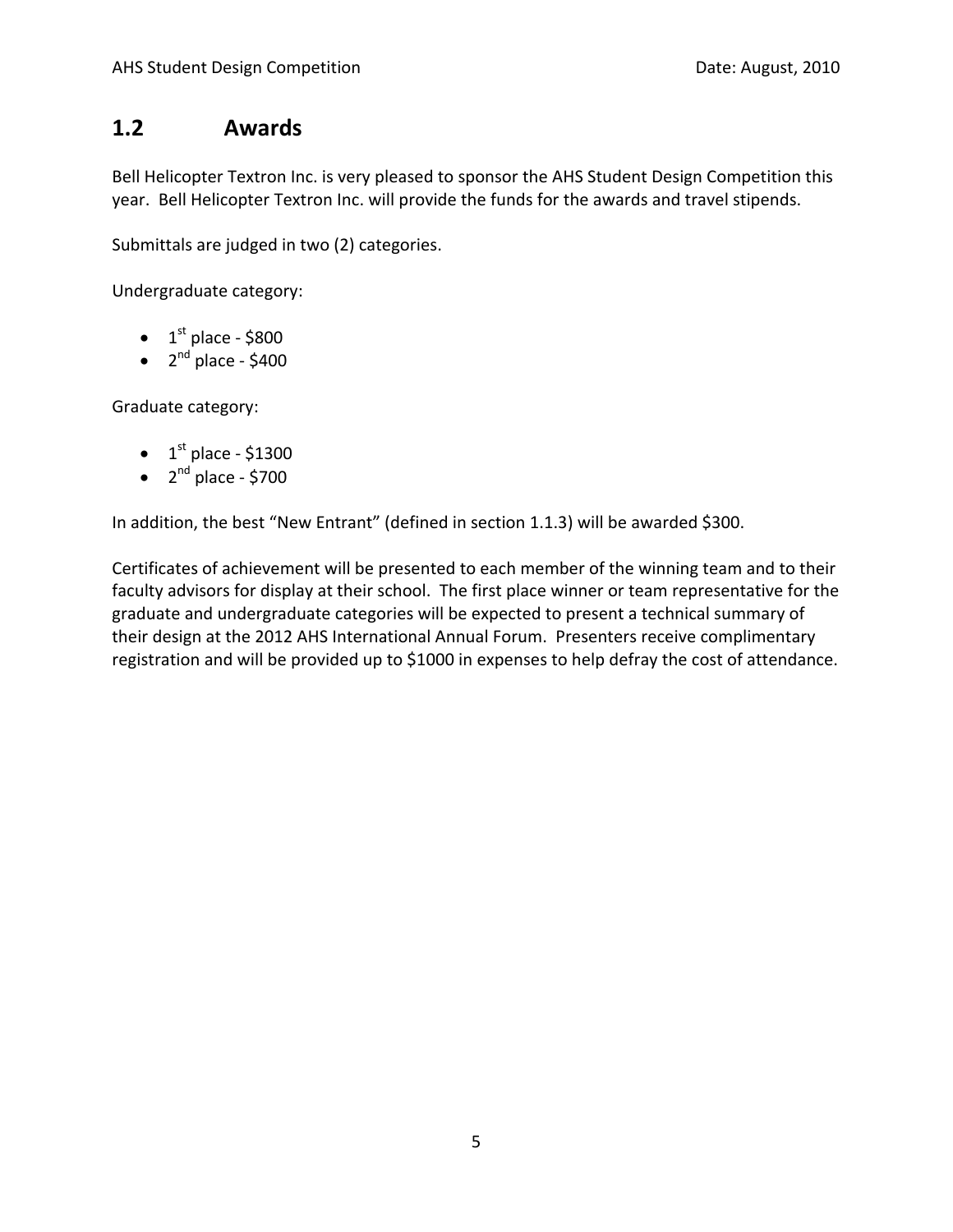# **1.3 Schedule**

Schedule milestones and deadline dates for submission are as follows:

| <b>Milestone</b>                                                     | <b>Date</b>                                |
|----------------------------------------------------------------------|--------------------------------------------|
| AHS Issues a Request For Proposal                                    | August 09, 2010                            |
| Submit Letter of Intent to Participate                               | NLT February 18, 2011                      |
| Submit Requests for Information/Clarification                        | Continuously, but NLT<br>February 25, 2011 |
| AHS Issues Responses to Questions                                    | NLT March 25, 2011                         |
| Teams submit Final Submittal (Final Proposal and Executive Briefing) | NLT June 01, 2011                          |
| Sponsor notifies AHS of results                                      | August 01, 2011                            |
| AHS announces winners                                                | August 08, 2011                            |
| Winning team presents at AHS Forum                                   | May, 2012                                  |

We reiterate; if you intend to participate, your Letter of Intent must arrive at the American Helicopter Society, International no later than February 18, 2011. The signature page must include all of the information requested in section 1.1.6.

All questions and requests for information/clarification that are submitted by teams to the AHS will be distributed with answers to all participating teams and judges.

The Final Submittal must be postmarked by June 01, 2011.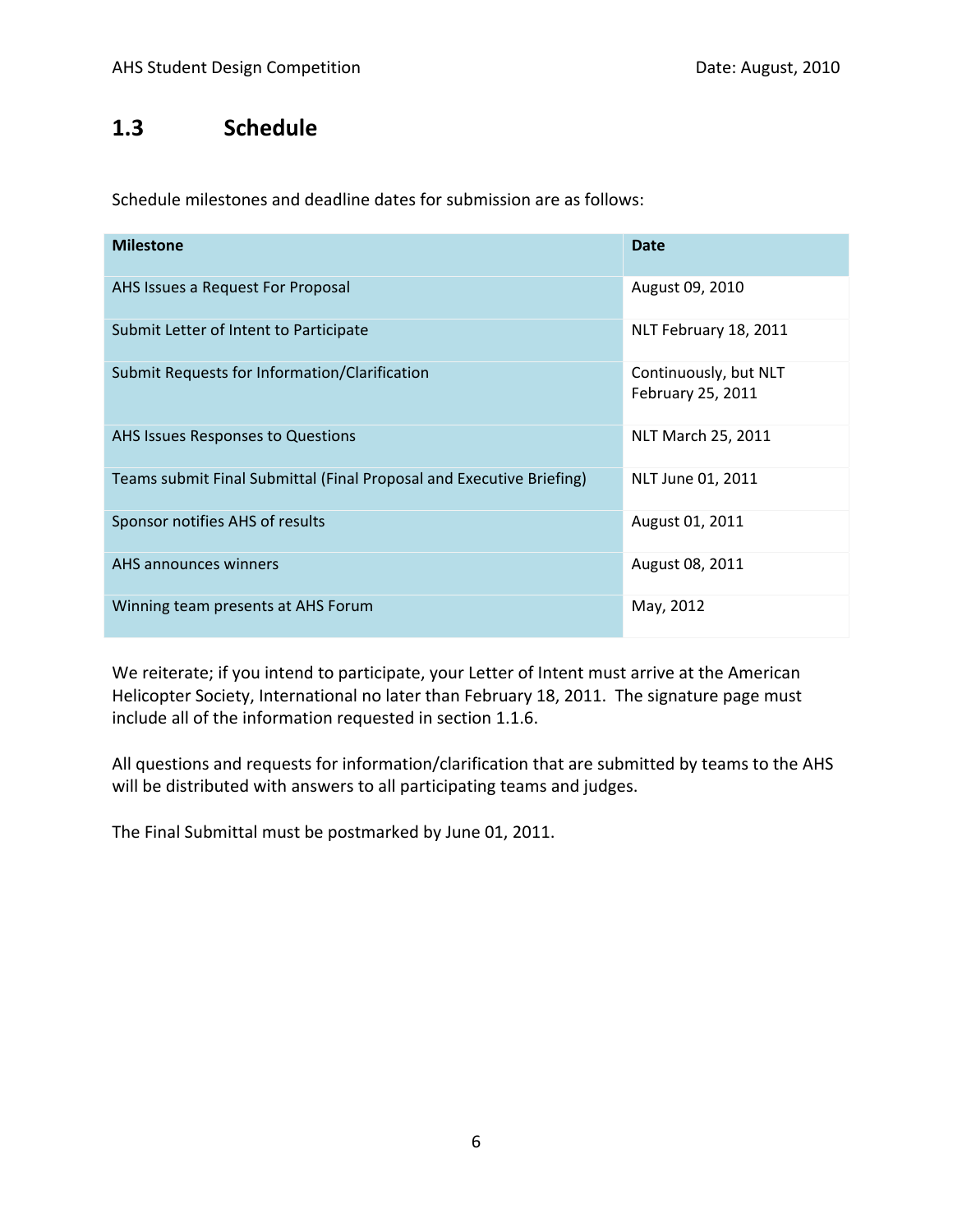## **1.4 Contacts**

All correspondence should be directed to:

Ms. Kay Brackins, Deputy Director AHS International 217 N. Washington Street Alexandria, Va. 22314 Phone: (703) 684‐6777 Fax: (703) 739‐9279 E-mail: kbrackins@vtol.org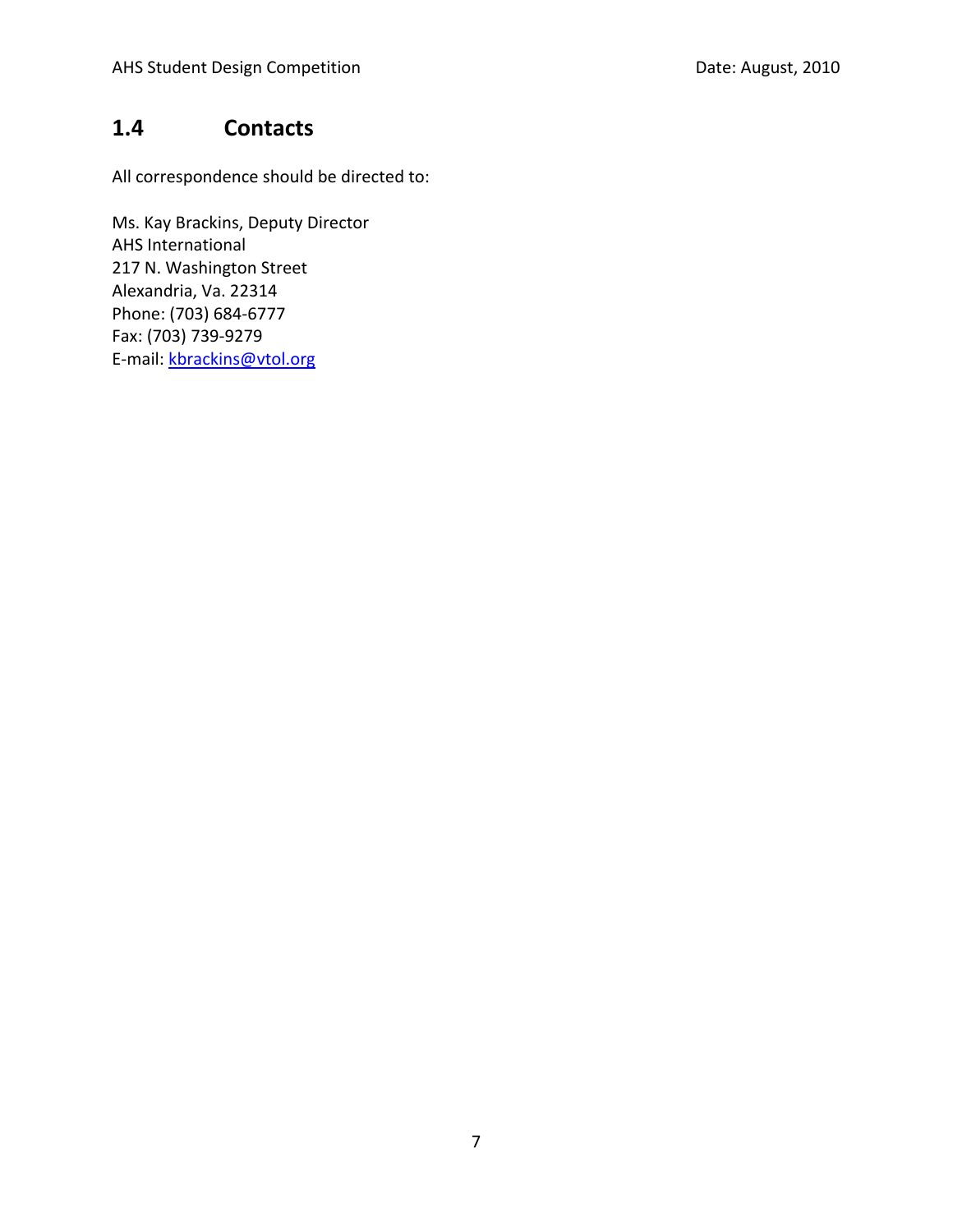# **1.5 Evaluation Criteria**

The proposals shall be judged on four (4) primary categories with weighting factors specified below.

#### A. Technical Content (40 points)

The Technical Content of the proposal requires that …

- The design meets the RFP technical requirements
- **The assumptions are clearly stated and logical**
- A thorough understanding of tools is evident
- All major technical issues are considered
- **•** Appropriate trade studies are performed to direct/support the design process
- Well balanced and appropriate substantiation of complete aircraft and subsystems is present
- Technical drawings are clear, descriptive, and accurately represent a realistic design

#### B. Application & Feasibility (25 points)

The proposals will be judged on how well current and anticipated technologies are applied to the problem, and on the feasibility of the solution. The proposals must …

- Justify and substantiate the technology levels that are used or anticipated
- Direct appropriate emphasis and discussion to critical technological issues
- **EXEDENCISE Discuss how affordability considerations influenced the design process**
- Discuss how reliability and maintainability features influenced the design process
- Discuss how manufacturing methods and materials were considered in the design process
- **Show an appreciation for the operation of the aircraft**

#### C. Originality (20 points)

The originality of the proposal shall be judged on …

- $\blacksquare$  How innovative is the solution
- **How much does the solution demonstrate originality and show imagination**
- **Vehicle/system aesthetics**

#### D. Organization & Presentation (15 points)

The organization and presentation of the proposal requires …

■ A self-contained Executive Briefing that contains all pertinent information and a compelling case as to why the proposal should win. It must be a separate file.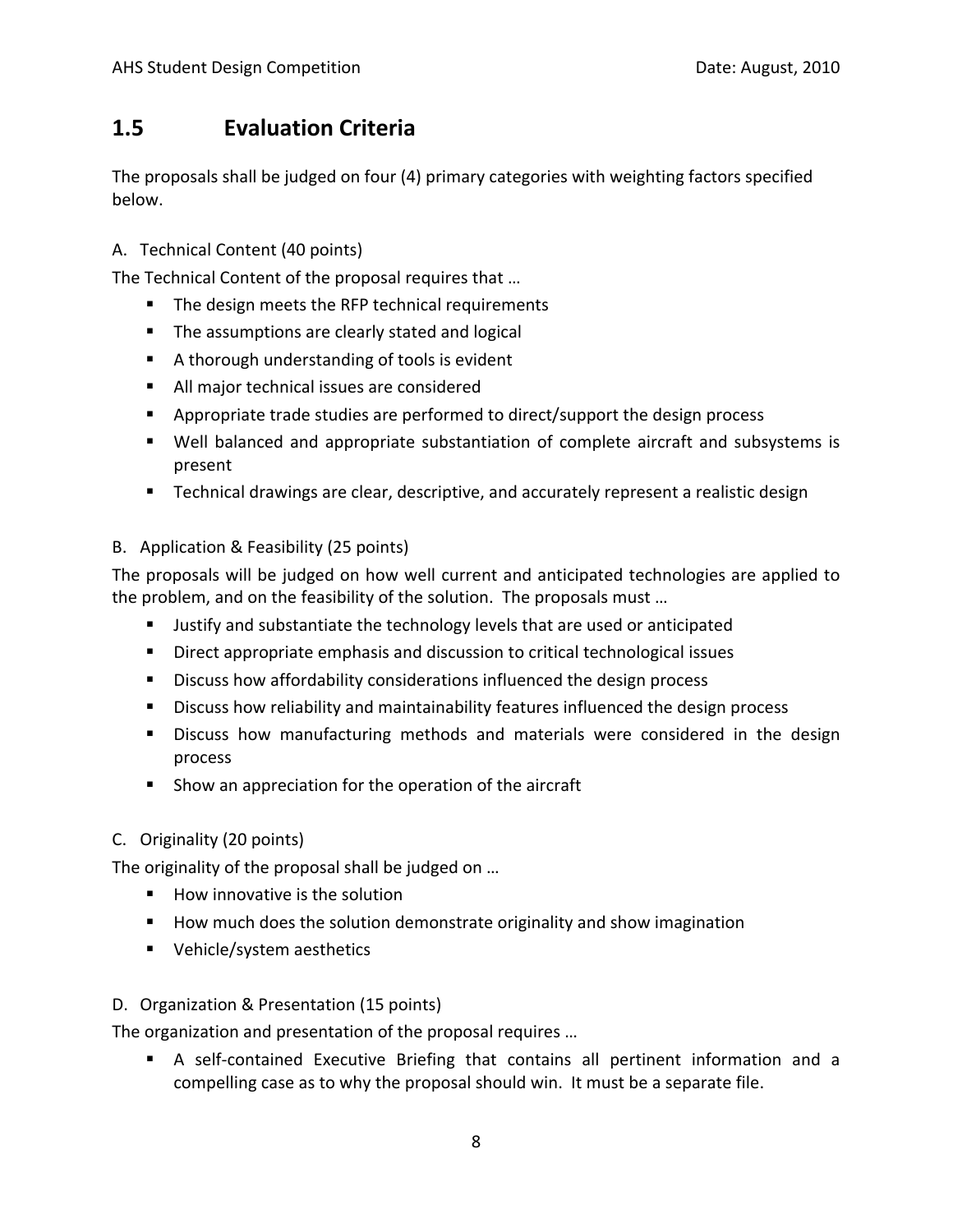- An introduction that clearly describes the major features of the proposed system
- A well organized proposal with all information presented in a readily accessible and logical sequence
- Clear and uncluttered graphs, tables, drawings and other visual elements
- Citations of all previous relevant work (the State-of-the-Art)
- **Professional quality and presentation**
- The proposal meets all format and content requirements

The RFP describes the contest and the requirements. Schedule, page count and other limits, and the basic rules are part of the RFP and will be judged under section D.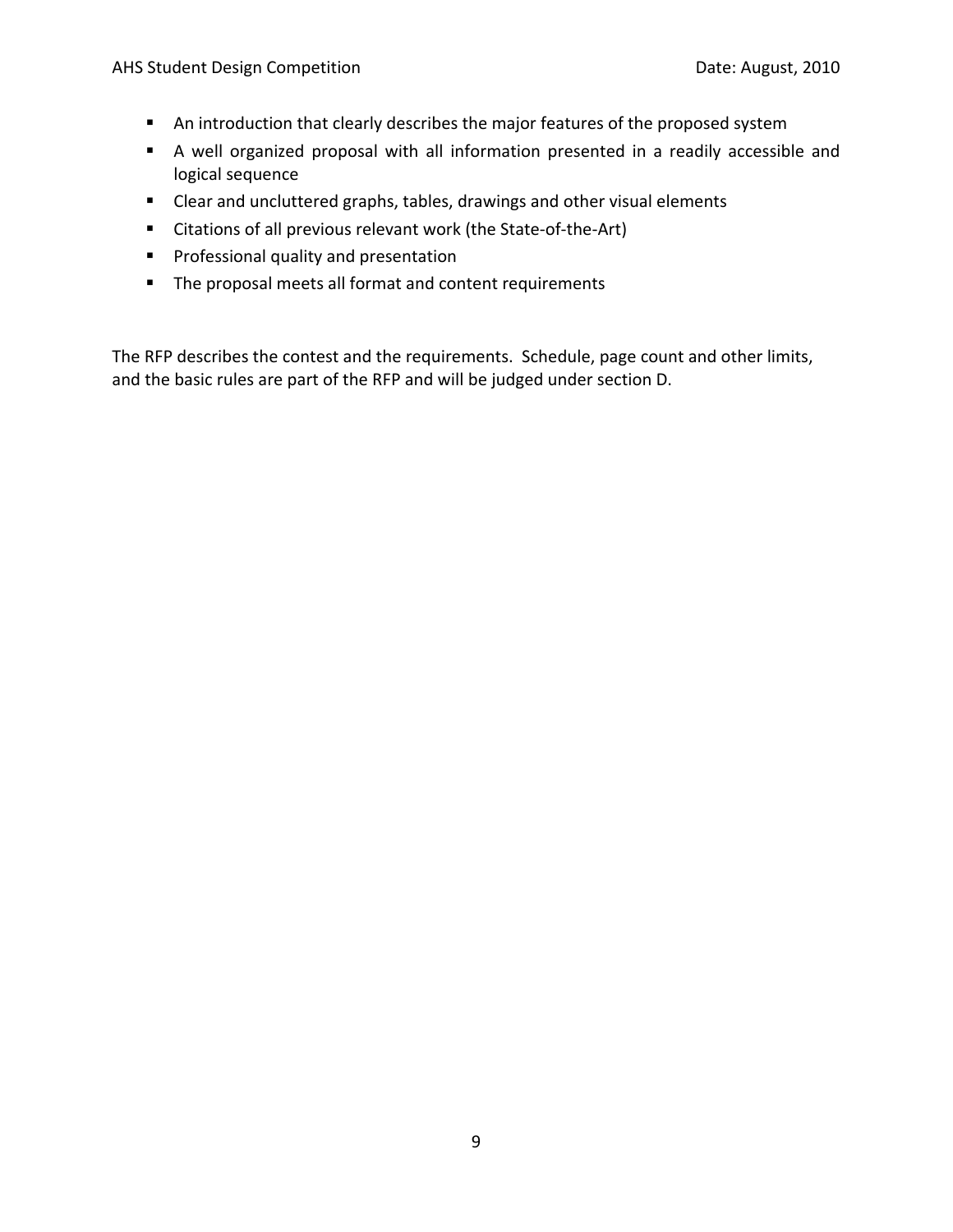## **1.6 Proposal Requirements**

The Final Submittal needs to communicate a description of the design concepts and the associated performance criteria (or metrics) to substantiate the assumptions and data used and the resulting predicted performance, weight, and cost. Use the following as guidance while developing a response to this Request for Proposal (RFP):

- A. Demonstrate a thorough understanding of the RFP requirements.
- B. Describe how the proposed technical approach complies with the requirements specified in the RFP. Technical justification for the selection of materials and technologies is expected. Clarity and completeness of the technical approach will be a primary factor in evaluation of the proposals.
- C. Identify and discuss critical technical problem areas in detail. Present descriptions, method of attack, system analysis, sketches, drawings, and discussions of new approaches in sufficient detail in order to assist in the engineering evaluation of the submitted proposal. Identify and justify all exceptions to RFP technical requirements. Design decisions are important, but so are process and substantiation.
- D. Describe the results of trade-off studies performed to arrive at the final design. Include a description of each trade and a thorough list of assumptions. Provide a brief description of the tools and methods used to develop the design.
- E. Section 1.1.5, titled "Proposal Format, Length and Medium" describes the data package that a team must provide in the Final Submittal. Specifically, the Final Submittal must contain two files transmitted on a Compact Disc. The first file is the Final Proposal, which is the full length, complete and self‐contained proposed solution to the RFP, composed of Proposal Summary and the appendices that provide the Substantiation documentation. By self‐contained, we mean that the proposal does not refer to and does not require files other than itself. The second file is an Executive Briefing, which presents a compelling story why the sponsor should select your design concept. The Executive Briefing should highlight critical requirements and the trade studies you conducted, and summarize the aircraft concept design and capabilities.
- F. Judging will focus on innovative solutions, system performance, and system value.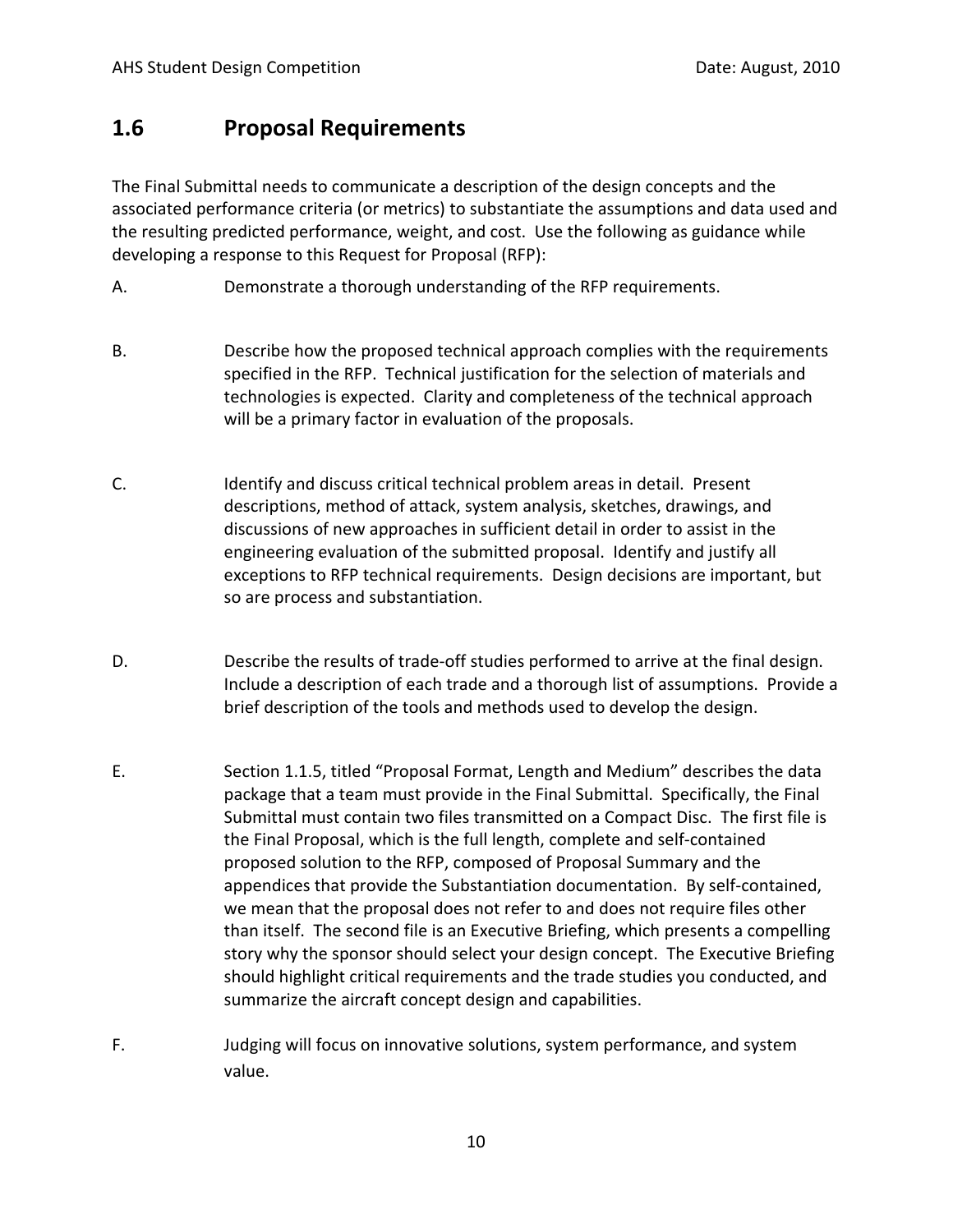# **2.0 System Objectives**

# **2.1 Operating Concept**

We desire a new vertical lift system with increased versatility, one that is capable of multiple types of missions. The wide distribution of one rotorcraft that can execute several types of missions increases the availability of an aircraft for a given mission and reduces inventory and maintenance costs due to commonality of parts.

The purpose of the SDC this year is to design a multi‐mission vertical lift system that optimally blends the competing requirements of three very different missions. The missions for this aircraft are motivated by the needs of current events.

# **2.2 Specific Objectives**

We desire a proposal for an aircraft that meets the requirements of three different missions. These missions are described below.

#### **2.2.1 Mission 1 – Search and Rescue**

This mission requires the aircraft to carry a crew of four, and carry an additional six passengers, or carry two litters and two medical personnel plus equipment. A typical mission profile includes a five minute start‐up/warm‐up time, a 6K95 HOGE for one minute, a climb to best altitude, a 225 nm radius, descent to search altitude, thirty minute loiter at best endurance, five minute HOGE to effect the rescue, a climb to best altitude, followed by a return at maximum continuous power, a descent to 6K95 HOGE for one minute, and finally landing, cool down and shutdown lasting five minutes. Critically injured passengers are best served if they reach the medical facility in the "golden hour", a window which we define as 50 to 70 minutes on the return flight.

#### **2.2.2 Mission 2 ‐ Insertion**

This mission requires the aircraft to carry a crew of four and six additional persons plus equipment totaling a minimum payload of 4000 pounds internal for a minimum distance of 250 nm. A typical mission profile includes a five minute start‐up/warm‐up time, a 6K95 HOGE for one minute, a climb to best altitude, a 250 nm radius at best range speed, descent to HOGE for one minute, landing, unloading the payload, take‐off, climb to best altitude, return to start point at best range speed, descent, and finally landing, cool down and shutdown lasting five minutes.

#### **2.2.3 Mission 3 ‐ Resupply**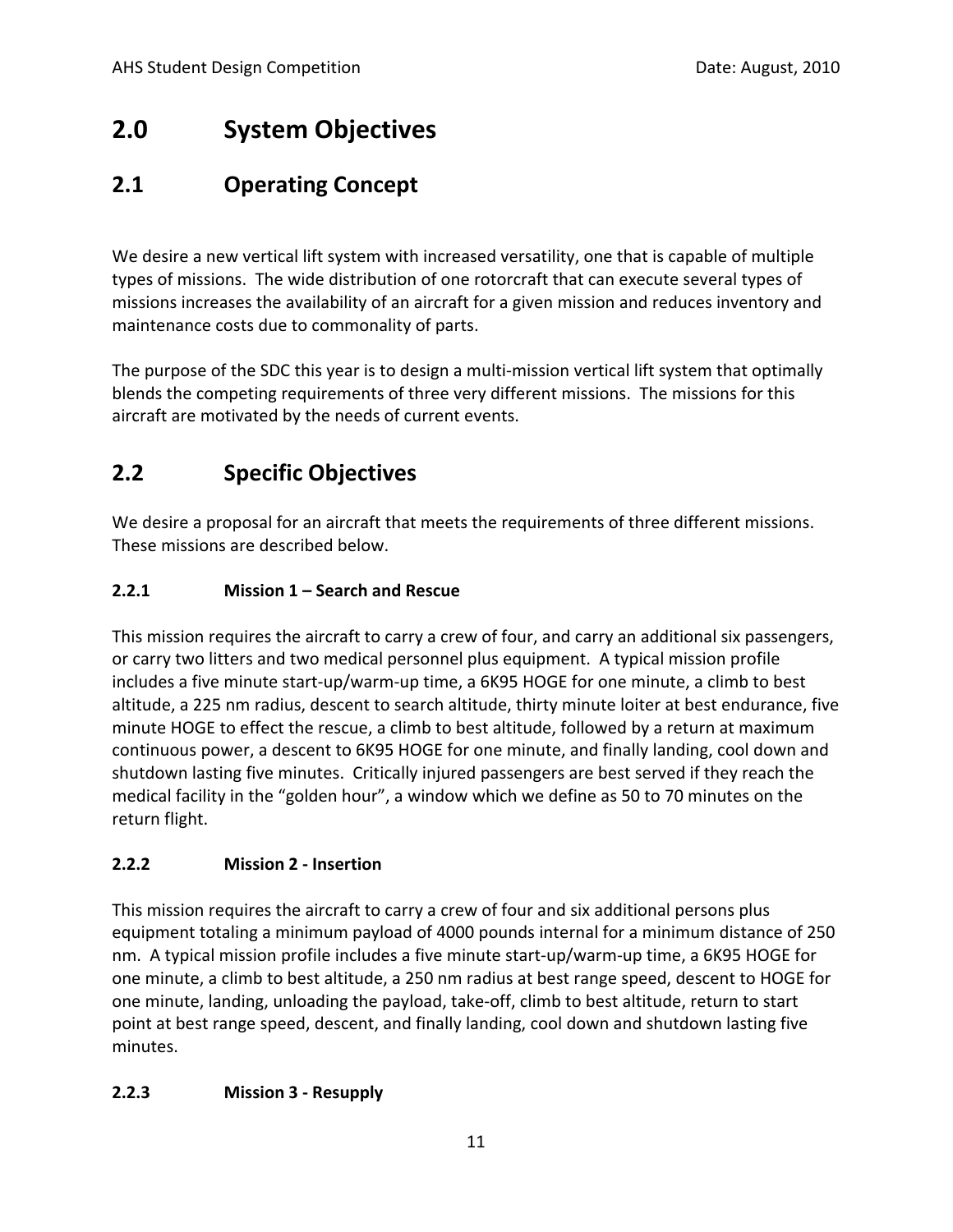This mission requires the aircraft to carry a crew of four and carry/ deliver a minimum payload of 3000 pounds internal for a minimum distance of 250 nm, and then return to the starting point with an alternate payload of 3000 pounds internal. A typical mission profile includes a five minute start‐up/warm‐up time, a 6K95 HOGE for one minute, a climb to best altitude, a 250 nm radius, descent to HOGE for one minute, landing, unloading the payload, loading the alternate payload, take‐off, climb to best altitude, return to start point at best range speed, descent, and finally landing, cool down and shutdown lasting five minutes.

Tables 2.1 and 2.2 illustrate the Payload/Range requirements and Mission segments.

|                           | <b>Mission 1</b>                                                                                 | <b>Mission 2</b>                                      | <b>Mission 3</b>      |
|---------------------------|--------------------------------------------------------------------------------------------------|-------------------------------------------------------|-----------------------|
| <b>Title</b>              | <b>Search and Rescue</b>                                                                         | <b>Insertion</b>                                      | <b>Resupply</b>       |
| <b>Crew</b>               | 4                                                                                                | 4                                                     | 4                     |
| <b>Payload (Outbound)</b> | Empty or<br>2 empty litters +<br>2 medical personnel +<br>500 lbs medical<br>equipment           | 6 passengers +<br>equipment, total<br>weight 4000 lbs | 3000 lbs total weight |
| <b>Payload (Inbound)</b>  | 6 passengers or<br>2 occupied litters +<br>2 medical personnel +<br>500 lbs medical<br>equipment | <b>Empty</b>                                          | 3000 lbs total weight |
| <b>Radius</b>             | 225 nautical miles                                                                               | 250 nautical miles                                    | 250 nautical miles    |

#### **Table 2.1 ‐ Payload/Range Requirements for Mission Types**